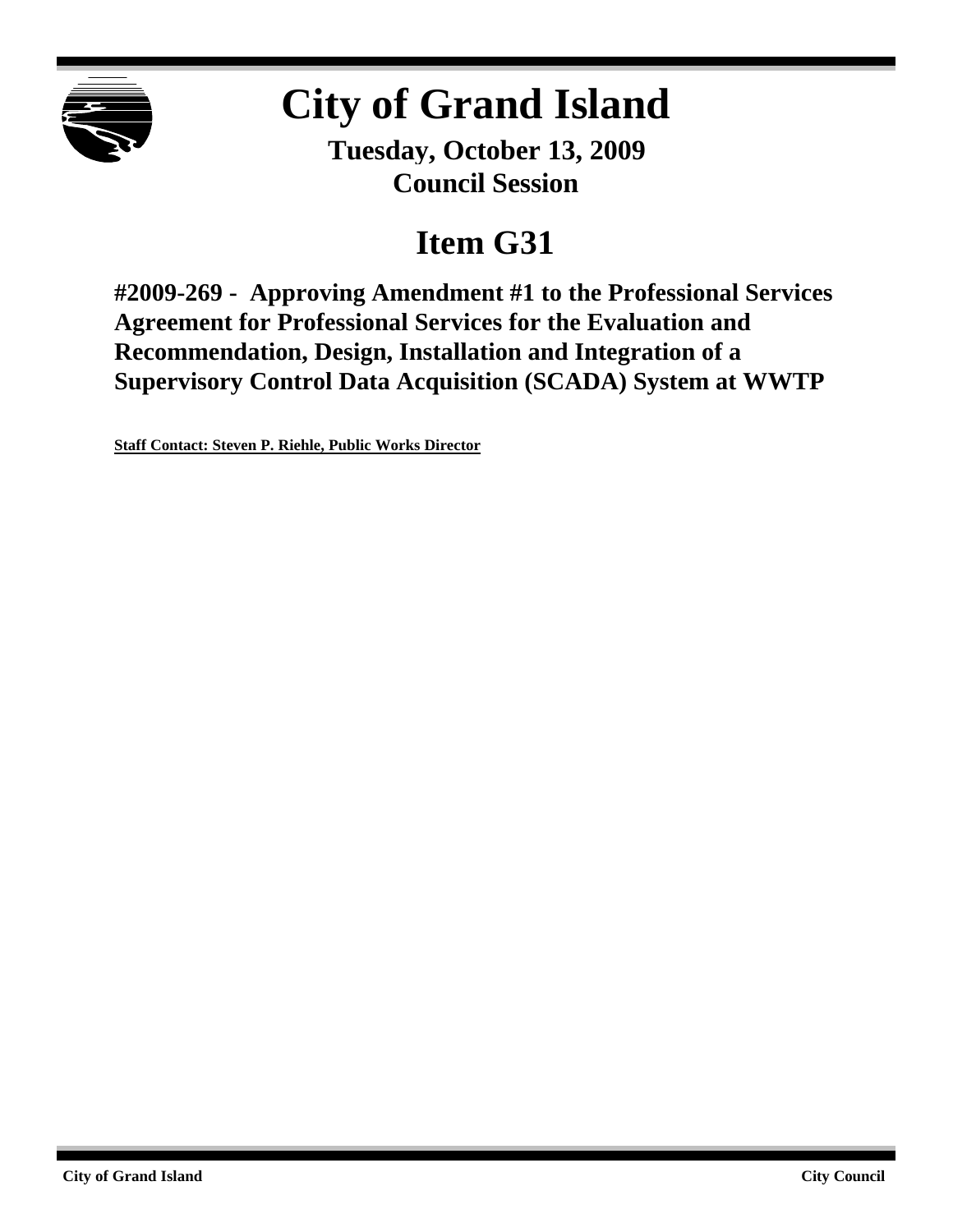## **Council Agenda Memo**

| From: |  |  |  | Steven P. Riehle, Public Works Director |
|-------|--|--|--|-----------------------------------------|
|-------|--|--|--|-----------------------------------------|

- **Meeting:** October 13, 2009
- **Subject:** Approving Amendment Number 1 to the Professional Services Agreement for Professional Services for the Evaluation and Recommendation, Design, Installation and Integration of a Supervisory Control Data Acquisition (SCADA) System at the Wastewater Treatment Plant
- **Item #'s:** G-31
- **Presenter(s):** Steven P. Riehle, Public Works Director

### **Background**

On June 24, 2008, by Resolution No. 2008-168, the city council approved an agreement with the consulting engineering firm, Huffman Engineering of Lincoln, Nebraska. The agreement is for the professional services associated with the design, installation and integration of the replacement to components in the Supervisory Control Data Acquisition (SCADA) System.

The SCADA System comprises of a wide range of integrated electronic components reporting to a central point for data base collection, reporting, monitoring, and alarming of treatment system operation. The SCADA system controls and monitors most of the plant.

### **Discussion**

City staff negotiated Amendment Number 1 with Huffman Engineering to modify the scope of the original contract tasks with appropriation of additional funds. The fee for such professional consulting engineering services is considered fair and reasonable with work to be performed with a set maximum dollar amount of \$7,800.00.

Amendment number 1 provides the following services:

1. The scope shall include documents in "General Conditions" element of a construction contract covering the requirements of a three party contract exclusive to city, engineer and contractor. Identifying the parties of the contract and define the specific obligations, rights, roles and responsibilities of the contracting parties to a construction project.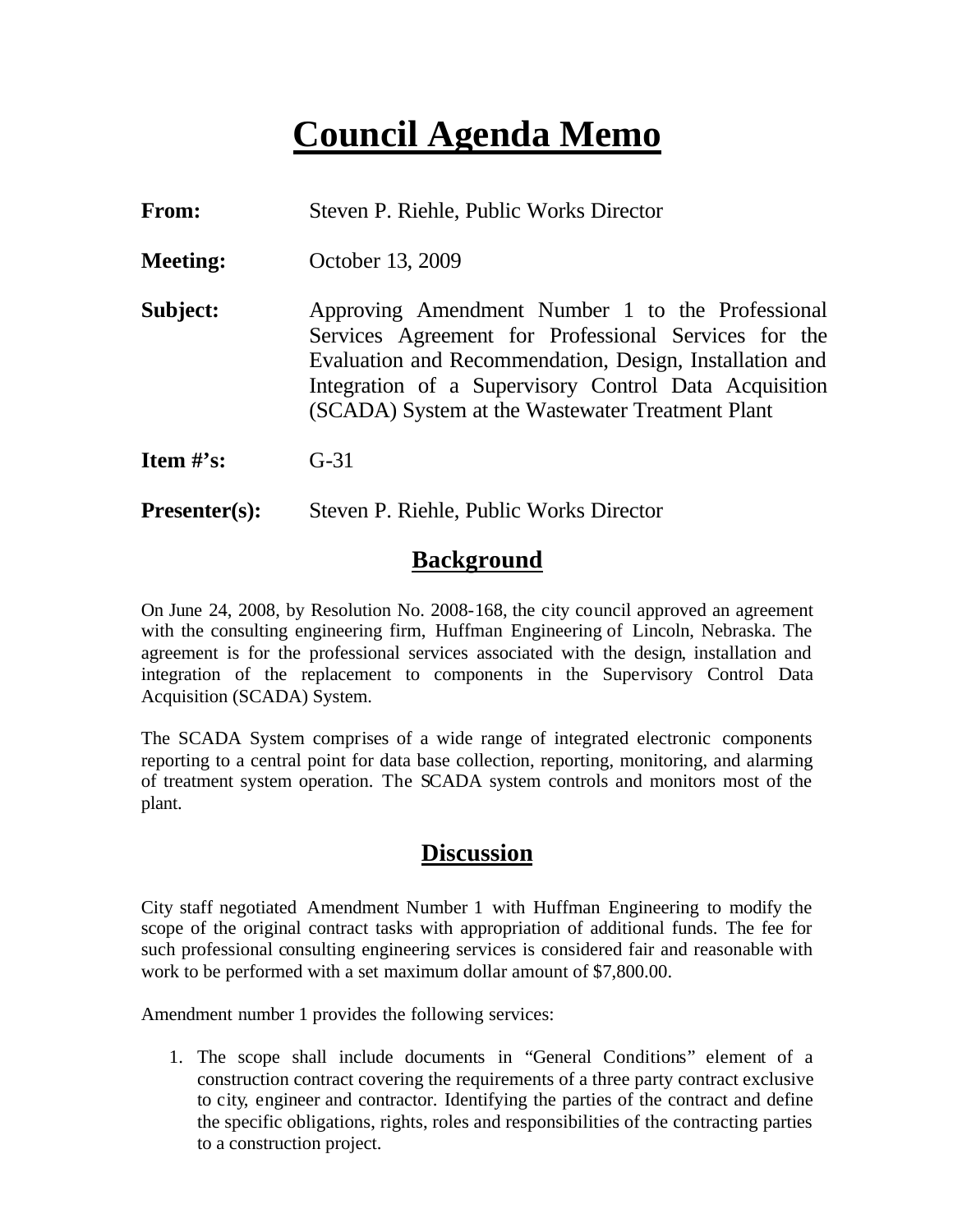2. These documents in the finished product shall provide "General Conditions " that are accepted as "Standard" to the city, engineering firms and contractors for multiple contracts. The general conditions will also be used on future wastewater construction projects.

## **Alternative Motions**

It appears that the council has the following alternatives concerning the issue at hand. The council may:

- 1. Move to approve Amendment Number 1 and authorize the mayor to sign the amendment to the agreement.
- 2. Refer the issue to a committee.
- 3. Postpone the issue to future date.
- 4. Take no action on the issue.

## **Recommendation**

Public Works Administration recommends that the council approve the amendment to the agreement with Huffman Engineering of Lincoln, Nebraska for services in development of construction contract specific "General Conditions ".

## **Sample Motion**

Move to approve the amendment with Huffman Engineering of Lincoln, Nebraska.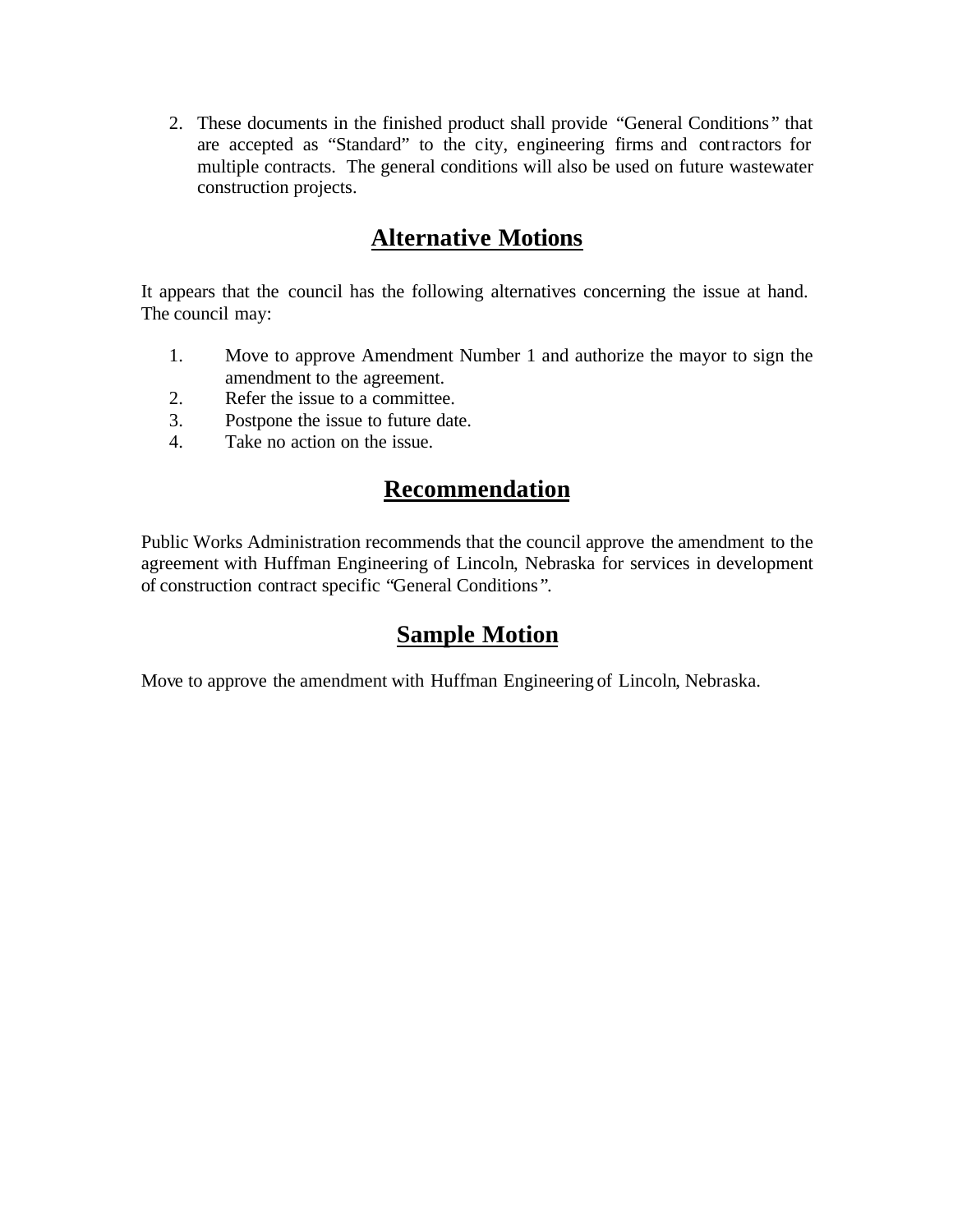#### **AMENDMENT NUMBER 1 TO AGREEMENT FOR PROFESSIONAL SERVICES FOR THE EVALUATION AND RECOMMENDATION, DESIGN, INSTALLATION AND INTERGRATION OF A SUPERVISORY CONTROL DATA ACQUISITION (SCADA) SYSTEM**

#### **General Provisions**

A. **This Document Controlling.** To the exte nt that there are conflicting provisions between this document and the agreement between The City of Grand Island and Huffman Engineering Inc , this document controls.

B. **Modifications and Deletions.** The following provisions are deleted or modified from original agreement for Professional Services for the Evaluation and Recommendation, Design, Installation and Integration of a Supervisory Control Data Acquisition (SCADA) System; Dated June 24, 2008 as follows:

#### (i) **Technical Qualifications; Task 10 – General Conditions of the Contract; Page 15 of 18; Add new paragraph and title ; as stated:**

#### **Task 10 General Conditions of the Contract**

The ENGINEER shall complete the services described as "General Conditions of the Contract", which document shall provide to the CITY the governing articles that will identify the parties of the contract and define the specific roles and responsibilities of each respective party. The General Conditions of the Contract shall incorporate in scope the standards of the industry, and City of Grand Island's standard contract terms and conditions that define the rights and obligations of the contracting parties, when a contract is awarded or entered into that will apply to a construction project. The combining of standards described herein shall provide a singular document with the omission of supplementary conditions, in which it describes the changes in the governing articles from either the industry standard or the City's standard contract language.

The Industry Standard shall be defined as "Engineers Joint Contract Documents Committee C-700" (EJCDC). The City of Grand Island Standard shall be defined as the standard contract language and requirements of the "City Code".

#### (ii) **Technical Qualifications; Table – Level of Effort by Services Provided; Page 15 of 18; Insert new line item 6, under Design; as stated:**

|                           |                                              |             | Hours           |  |         |       |  |  |
|---------------------------|----------------------------------------------|-------------|-----------------|--|---------|-------|--|--|
| Description<br>Management |                                              | Engineering | Technical CAD   |  | Support | Total |  |  |
| Design                    |                                              |             |                 |  |         |       |  |  |
| <u>_6</u>                 | <b>General Conditions</b><br>of the Contract | 25          | $\overline{40}$ |  |         |       |  |  |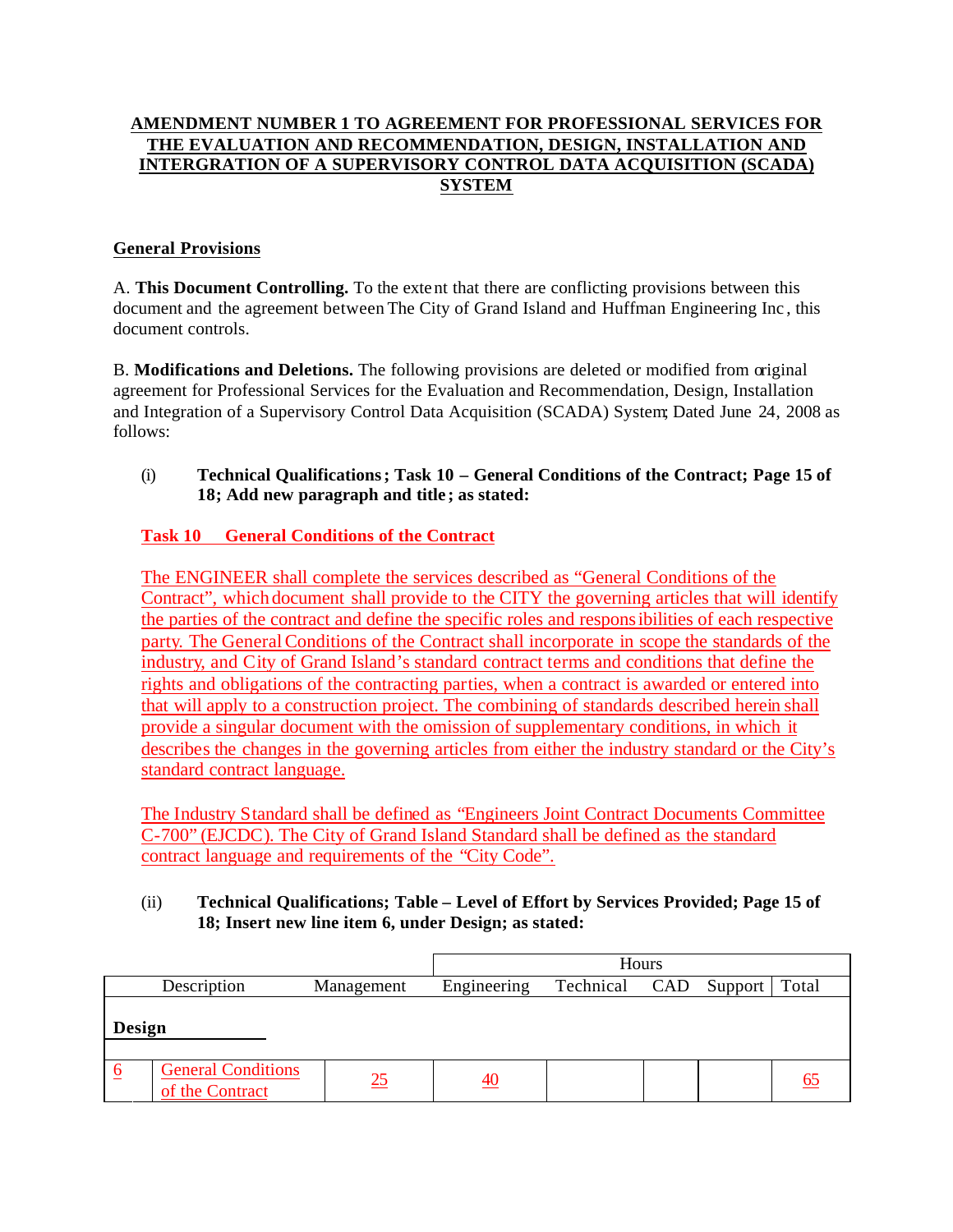#### (iii) **Professional Services Compensation; Table – Compensation; Page 2 of 3; Insert new line item 6, under Design; as stated:**

|                         |                                              |          | Hours |             |      |     |         |       |
|-------------------------|----------------------------------------------|----------|-------|-------------|------|-----|---------|-------|
|                         | Description                                  | Cost     | Mgt   | Engineering | Tech | CAD | Support | Total |
|                         |                                              | \$54,470 |       |             |      |     |         |       |
| Design                  |                                              | \$46,670 |       |             |      |     |         |       |
|                         |                                              |          |       |             |      |     |         |       |
| $\overline{\mathbf{o}}$ | <b>General Conditions of</b><br>the Contract | \$7,800  | 25    | <u>40</u>   |      |     |         |       |

#### (iv) **Agreement Form; Contract Agreement; Page CA-2; ARTICLE II; as stated:**

ARTICLE II. That the City shall pay to the consultant for the performance of the work embraced in this agreement and the consultant will accept as full compensation therefore the sum (subject to; not to exceed line items limits as provided by the agreement) of Two hundred forty one thousand eight hundred eighty dollars & zero cents Dollars \$ 241,880.00 Two hundred forty nine thousand six hundred eighty dollars & zero cents Dollars \$ 249,680.00 for all services, materials, and work covered by and included in the agreement award and designated in the foregoing Article I; payments thereof to be made in cash or its equivalent in the manner provided in the agreement.

**IN WITNESS WHEREOF**, owner and engineer have executed this Addendum Number 1.

| City of Grand Island, Nebraska<br><b>OWNER</b>                      | Huffman Engineering<br><b>ENGINEER</b> |
|---------------------------------------------------------------------|----------------------------------------|
|                                                                     |                                        |
| Name: Margaret Hornady                                              | Name: Howard Huffman                   |
| Title: Mayor<br><u> 1989 - Andrea Station, amerikansk politik (</u> | Title: President                       |
|                                                                     |                                        |
|                                                                     |                                        |

Attest:

RaNae Edwards, City Clerk

\_\_\_\_\_\_\_\_\_\_\_\_\_\_\_\_\_\_\_\_\_\_\_\_\_

Approved as to Form \_\_\_\_\_\_\_\_\_\_ October 13, 2009 City Attorney